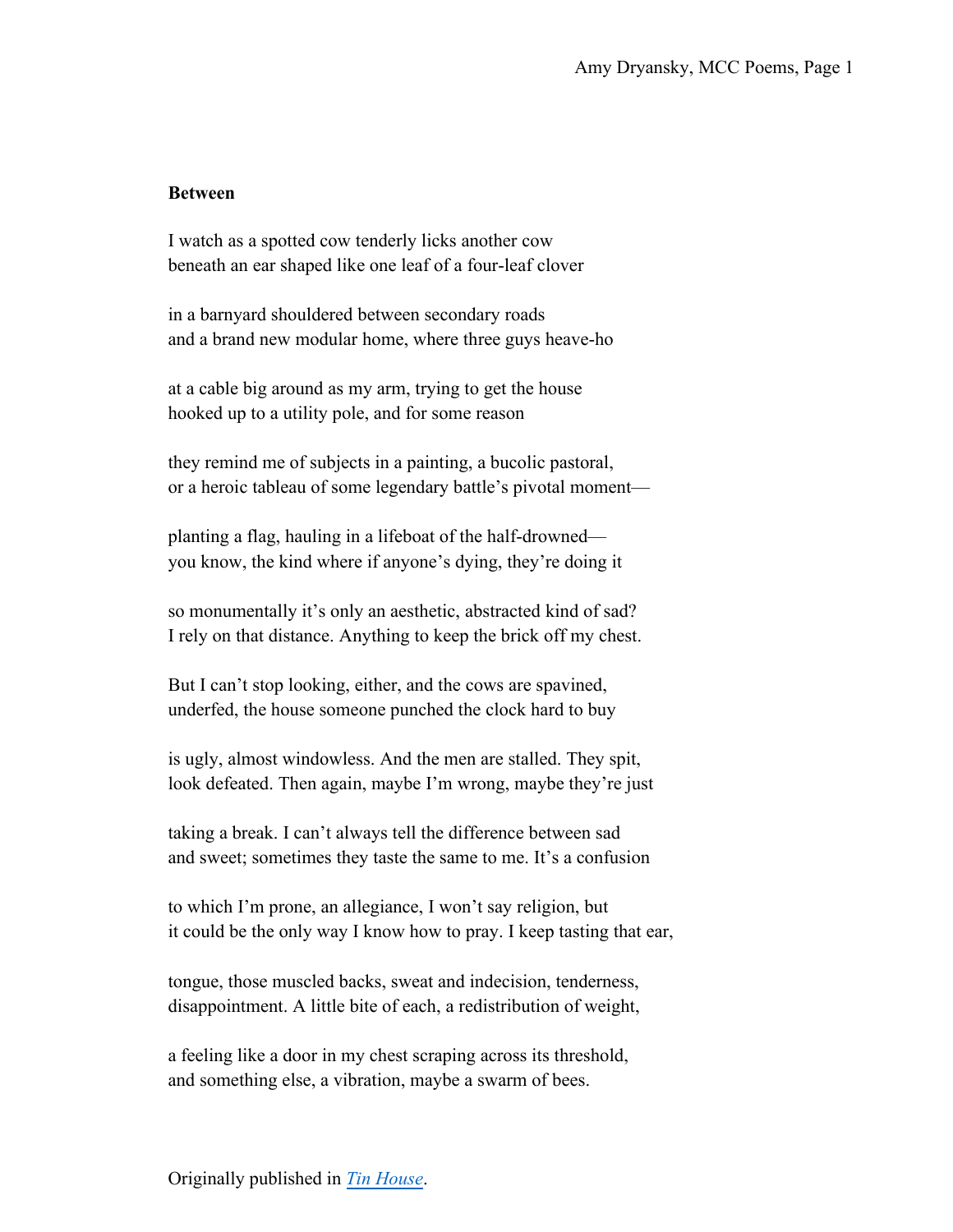## **(Eve) Talking to Herself (Mother's Day)**

You start where you always start, with the body. You like to get close, imagine body as landscape, yourself supine among furred hills, muscular plains. Let's be more specific. You're restless. Let's be direct. You're unreliable. You shift. You're itching to get back to that dark, leafy spot where you trampled the grass, culminated your heart out, crossed innocence, that narrow divide. When it comes to infidelity you're torn. You're tempted to define it as being faithful to what you really are. Let's talk about that, what you really are: turned earth, sticky pith, bitter milk of dandelion stems. Admit it. In this creation no matter what gets sowed you'll always be slut, never gardener. Who wouldn't ache for something new? You keep busy. You count all the beasts, catalogue every flying, crawling, swimming, wriggling, curled-up, unfurling you can find. You've got books, big ideas. But you're forever cleaning up somebody else's feathers and wax. Leaning on a broom, giving in to nostalgia as robins burble their evening song, you watch a boy aim for the net, over and over. You almost feel the ball leave his hands, each near miss trailing a helix of disappointment and aspiration. Awkwardness punctuated by grace. A boy becoming what he is. Making what he can make. Practicing. You made him that way.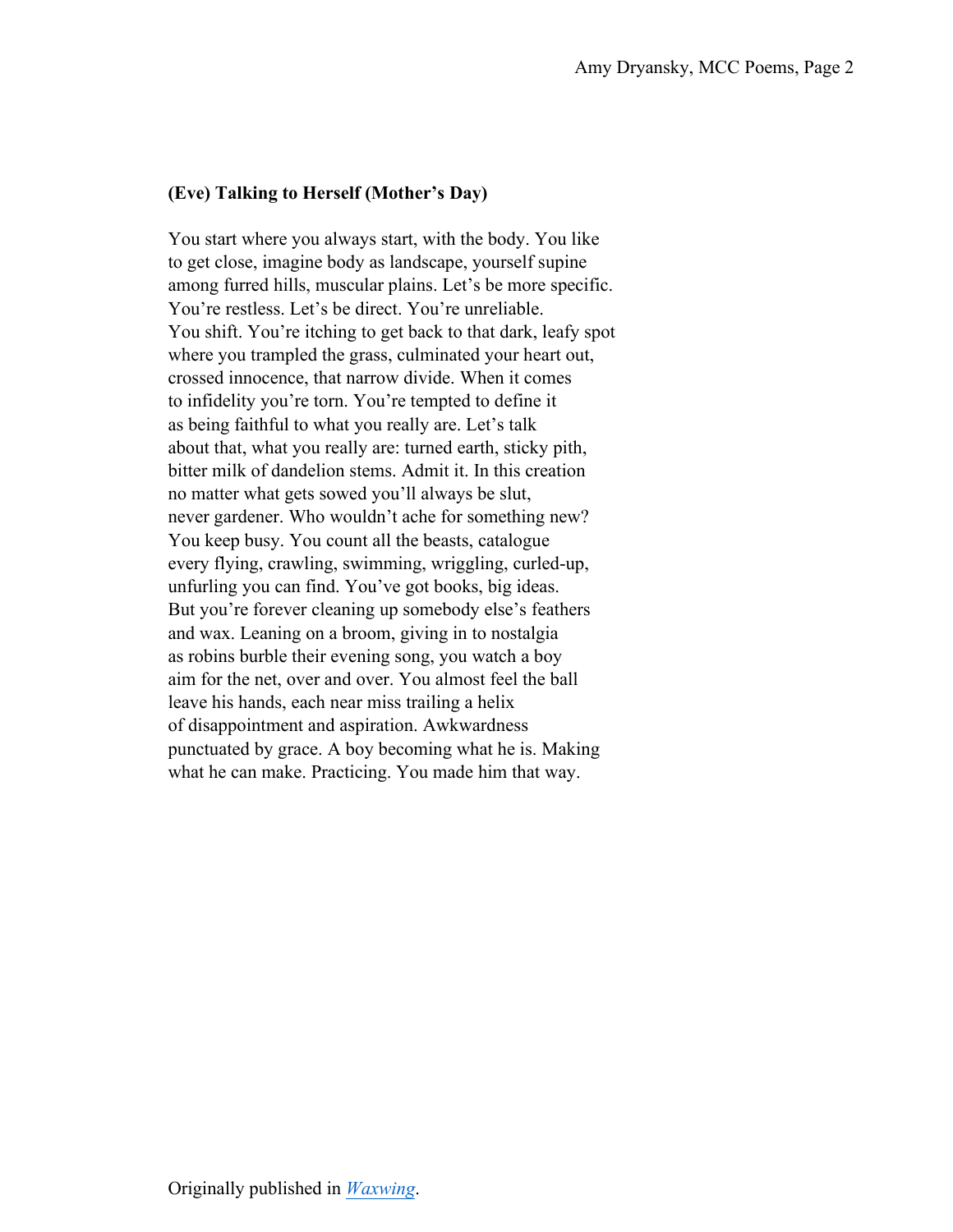## **Because the Moon is a Cliché & Not Exactly Steadfast**

Moon, hearts, stars, flowers.

All of the above. And by above I mean where the stars are pinned, winking as they burn.

Because I'm not allowed to talk to the moon anymore.

Because the moon has amnesia. A sideways smile that always becomes a blind eye. The moon is a recurring mistake, history's dumb rotation.

If you're going to touch me that way, I want you to look at me.

If you're going to touch me. Which we've agreed will never happen.

But let's say I could address you. Let's say a rag-rich page lay before me, blank and white as your deckled skin, and I'm the one in the morning coat, a velvet collar for my chin to brush against, consumptive quill in my grip, blood spot on my handkerchief.

What would I say to your vacant expanse? Something like, Moon, this time, take me with you when you go. Or, Moon, are you really that cold?

Isn't heartache sweet? It tastes of everything you ever wanted. The rain-soaked lilacs I pressed my face into as a child, knowing, even then, something I needed was there, unreachable.

If you're going to touch me, I want you to drink the water from those lilacs.